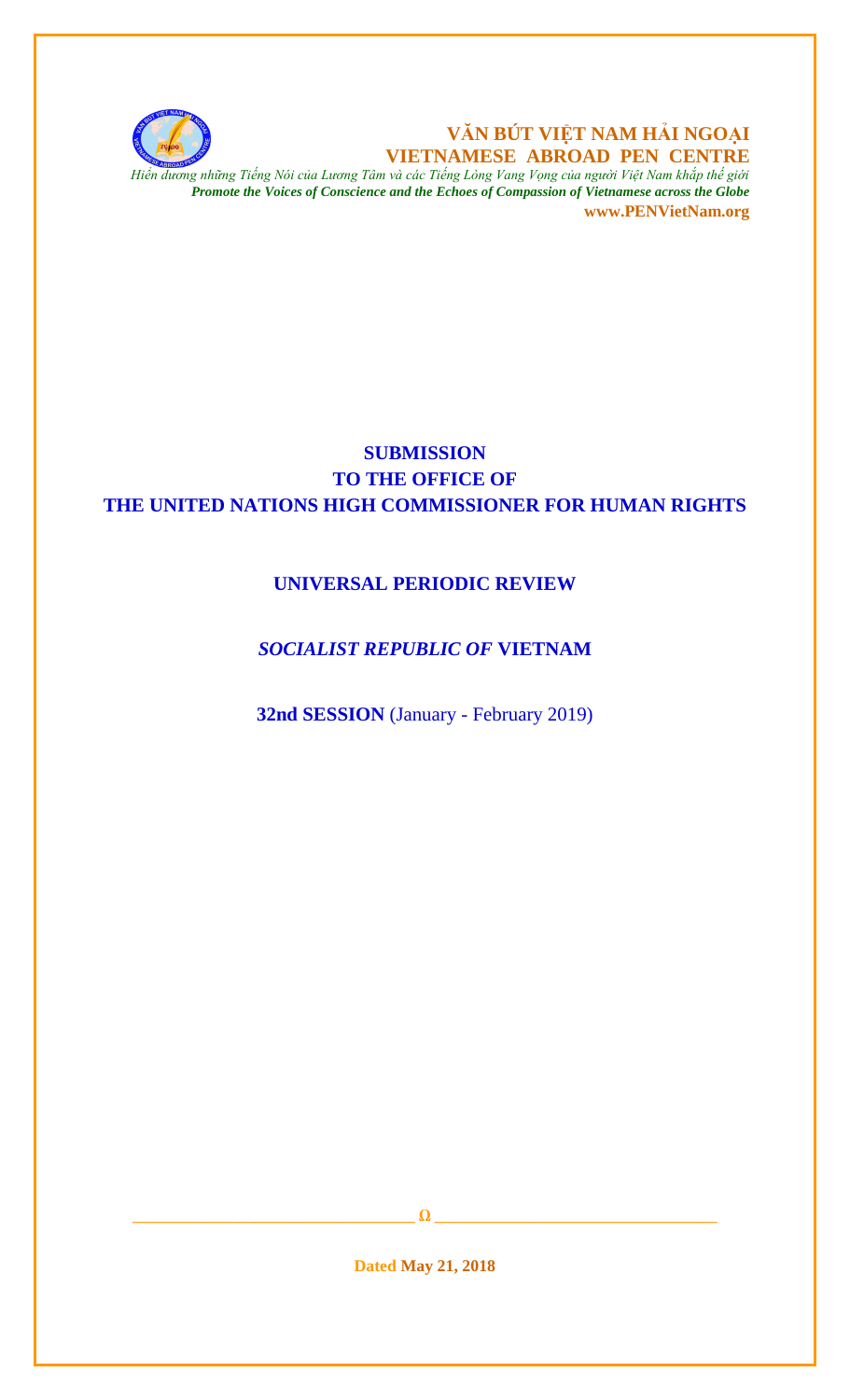#### **I. INTRODUCTION**

1. The **Vietnamese Abroad PEN Centre** (VNAPC) founded in 1978 is an organization of writers, poets, musicians and composers, *etc.,* from across the globe promoting Vietnamese literature and culture and to express deep concern for human rights' violations, especially those oppressive campaigns against writers, poets, musicians and composers, *etc.,* in Vietnam. The Vietnamese Abroad PEN Centre has many active members in Canada and the United States of America. The VNAPC's website is **PENVietnam.org** posting its long history, public programs and activities.

2. The Vietnamese Abroad PEN Centre appreciates the opportunity to contribute by way of submission on the current situation of serious human rights' violations in Socialist Republic of Vietnam (*hereinafter referred to as* 'Socialist Vietnam'), especially concerning the *freedom of association, freedom of thought* and *freedom of speech*.

3. VNAPC members hope that this Submission will illuminate Socialist Vietnam's repressive policy and, consequently, encourages the Vietnamese government to commit to change to respect democratic pluralism and basic human rights, including the *freedom of association, freedom of thought* and *freedom of speech*.

#### **II. REPRESSIVE POLICY AGAINST VOICES OF CONSCIENCE**

4. The *freedom of association, freedom of thought* and *freedom of speech* are guaranteed by the current Constitution of Socialist Vietnam as well as the *Universal Declaration of Human Rights* and the *International Covenant on Civil and Political Rights* to which the Vietnamese government agreed to adhere.

5. The fundamental rights of Vietnamese citizens are constitutionally codified, nevertheless, the Vietnamese government pays only lip service to such enshrined rights and repeatedly violated the said constitutionally guaranteed rights of citizens and, in particular, of writers, poets, musicians and composers, *etc.,* and social activists.

6. The Vietnamese government executes harsh measures and often abuses the Court system to:

6.1. Continuingly suppress the *freedom of thought* and *freedom of speech*;

6.2. Continuingly prevent the exercise of *freedom of association* by preventing writers to form independent associations, workers to form independent unions, farmers to form support groups, *etc.;* and

6.3. Arbitrarily detain and prosecute activists including writers, poets, musicians and composers, *etc.,* who express opinions on important issues that the government does not wish to discuss openly.

7. Peaceful activists and human right advocates in Vietnam are constantly facing security force's harassment, beating and arbitrary arrest and subject to requested *"administrative interview"* (in reality, these interviews are illegal arrest and detention regularly conducted by local security officials).

8. The Vietnamese military also revealed in December 2017 that it has created *Force 47* of 10,000 cyber troops to fight *"wrongful views online."* Its purposes include identifying and harassing advocates with *"wrongful views online."*

#### **III. SUPPRESSING THE** *FREEDOM OF THOUGHT* **AND** *FREEDOM OF SPEECH*

9. Vietnam's 2013 Constitution stipulates that *"The State guarantees and promotes the People's mastery; acknowledges, respects, protects and guarantees human rights and citizens' rights; implements the objectives of prosperous people, state powers, democracy,*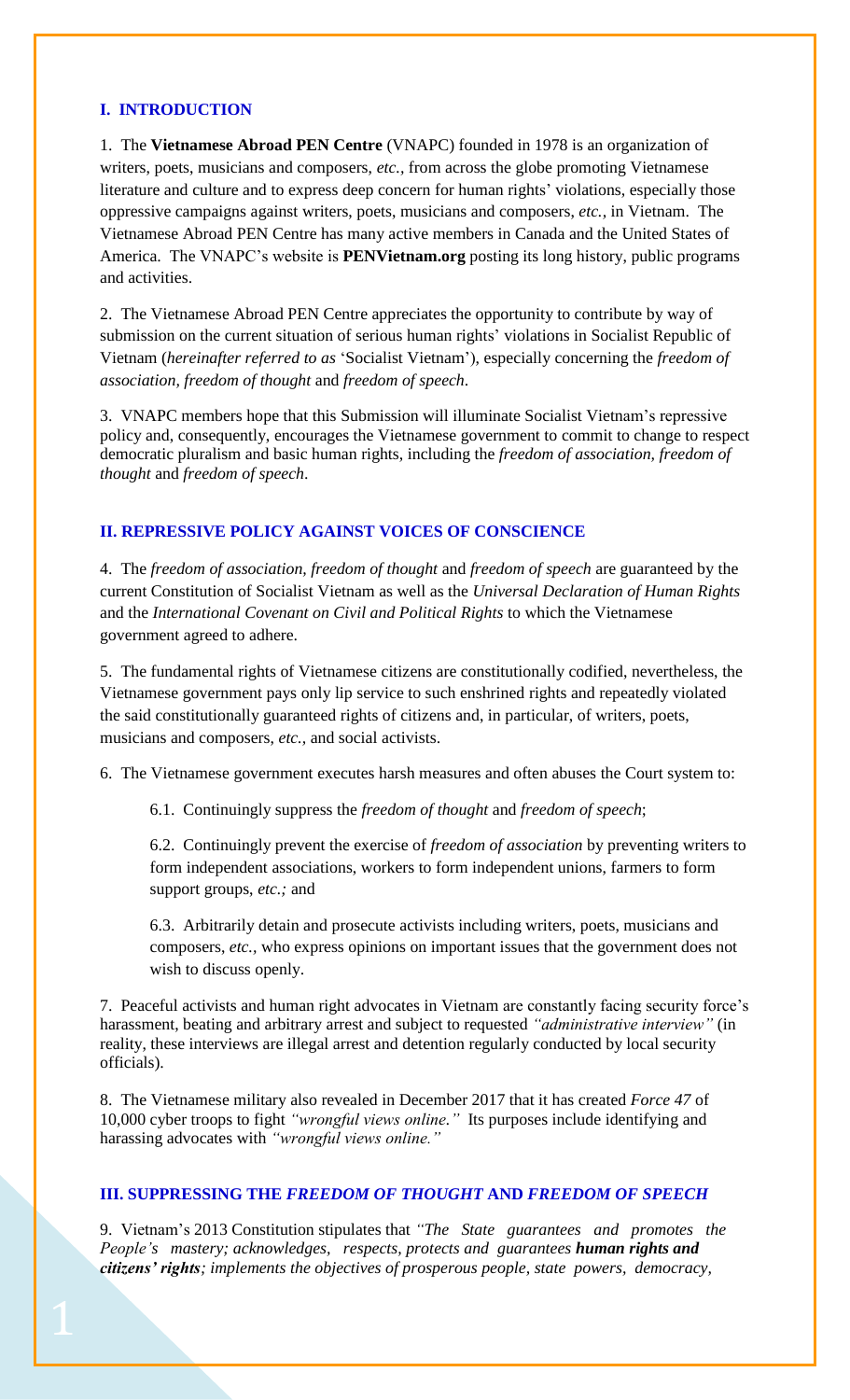*justice, civilisation, and all that people enjoy that is abundant and free for a happy life with conditions for all-round development."* (Article 3).

10. In reality, *"human rights and citizens' rights"* are not respected by the Vietnamese government which undertakes two (2) approaches to suppress these fundamental rights:

A) the state's complete control over the flow of information; and

B) the state's use of the Penal Code to detain and prosecute all persons voicing opinions contrary to the official state position.

**III.A Information Control:** All media outlets are controlled by the Vietnamese government through editorial and licensing officials appointed by the Vietnamese Communist Party through the *Ministry of Information and Communication*.

11. Independent associations of writers and journalists are not recognized by the Vietnamese governments, and thus their leaders and members are under surveillance.

12. Complete censorship is the official policy that is strictly followed. No material could be published or distributed without the consent of screeners approved by the *Ministry of Information and Communication*. Underground publishing does exist but at the risk of prosecution and lengthy imprisonment. Vietnam's current *Law On Publication* (2012) *"applies to agencies, organizations, individuals and foreign organizations operating in Vietnam, foreign individuals residing in Vietnam related to publishing activities"* (Article 2) and contains rules that are both broad and extremely vague, and therefore opens to unlimited abuses by public officials:

"1. Seriously prohibiting the publishing, printing and release of publications with the following contents:

a) Conducting propaganda against the Socialist Republic of Vietnam and destroying the unity of the whole nation;

b) Conducting propaganda and incitement war of aggression, causing hatred between nations and peoples; conducting incitement of violence; spreading reactionary ideology, obscene and depraved lifestyle, criminal acts, social evils, superstition and destruction of habits and customs;

c) Disclosing the state secrets, personal secrets and other secrets prescribed by law;

e) Distorting historical truth, denying revolutionary achievements; offending nation, well-known persons, national heroes; failing to express or properly express sovereignty; slandering and insulting the reputation of the agency, organization and dignity of the individual.

2. It is strictly forbidden to perform the following acts:

a) Publishing without registration and publishing decision or publishing license; b) Changing, distorting the content of the manuscripts which have been signed for approval by or non-business document manuscript with the seal of the publishing licensing agencies;

c) Illicit and false printing, illegal re-printing of publications

d) Releasing publications without legitimate origin or failing to submit copyright deposit

e) Publishing, printing and releasing publications which have been suspended from release, recovering, confiscating, banning from circulation, destroying or illegally importing publications;

f) Other prohibited acts as prescribed by law." (Article 10)

13. It is therefore virtually impossible to publish or distribute anything that is not pre-approved by Vietnam's *Ministry of Information and Communication.*

14. In a recent case, in February 2018, the unapproved book entitled *"Chính trị bình dân" (Popular Politics)* by Đoan Trang Pham was prohibited from distribution, and subsequently Ms. Doan Trang Pham had to go into hiding from Vietnam's security force.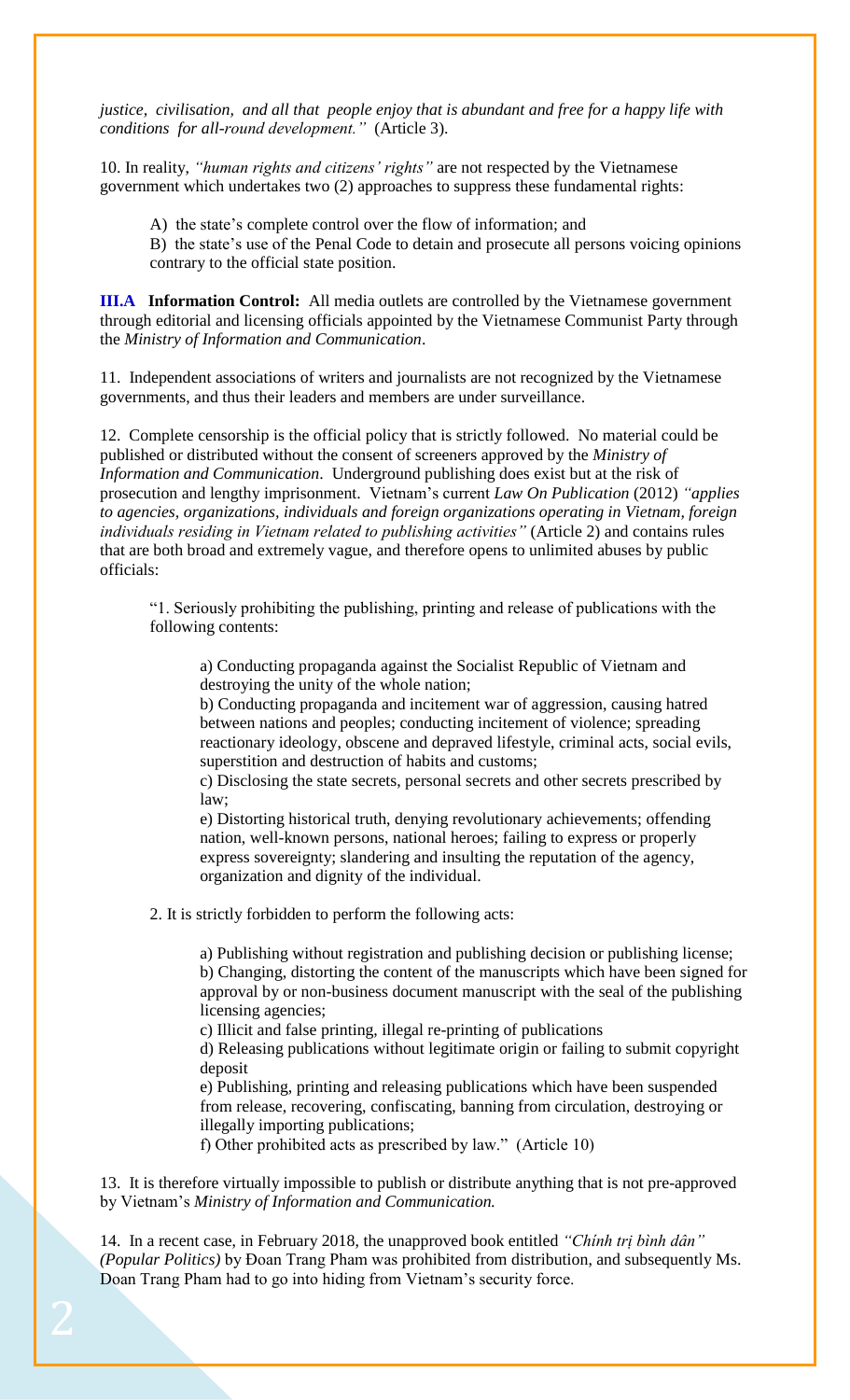**III.B Abuse of the Penal Code:** The Vietnamese government often uses of the criminal law system to search, harass and prosecute all persons including writers and artists, who collect and share information and voice opinions contrary to the official state position.

15. Vietnam's 2013 Constitution stipulates that *"1. All citizens are equal before the law. 2. No one shall be discriminated against based on his or her political, civic, economic, cultural or social life.."* (Article 16) and *"1. Everyone shall enjoy the inviolability of the individual and the legal protection of his or her life, health, honour and dignity and is protected against torture, violence, coercion, corporal punishment or any form of treatment harming his or her body and health and offence against honour and dignity. 2. No one shall be arrested in the absence of a decision by the People's Court, a decision or sanction of the People's Procuracy except in cases of flagrant offences. Taking a person into, or holding him in custody shall be decreed by statute."* (Article 20)

16. In reality, the Penal Code and the Court system are used extensively by the Vietnamese government to prosecute all persons, including writers and social activists, whom it views as real or potential *enemies of the state.*

17. Various sections from tax evasion to attempted overthrowing the socialist government in the Penal Code are invoked in almost all cases that the Vietnamese government deems to be anti-Socialist even though, in many instances, the only act involved was the dissemination of information available publicly on the Internet.

18. It is interesting to note that Vietnam's Penal Code includes Chapter XV on "OFFENCES AGAINST PERSONAL LIBERTY, CITIZENS' RIGHTS TO FREEDOM AND DEMOCRACY" listing crimes for *"Illegal arrest, detention, or imprisonment of a person"* (Article 157), *"Infringement upon citizens' right to association"* (Article 163), *"Infringement upon the freedom of religion"* (Article 164), *"Infringement upon freedom of speech, freedom of the press, the right of access to information, and the right to protest of citizens"* (Article 167). Despite the numerous human rights' violations with well-documented evidence, no official has ever been charged and prosecuted by the Vietnamese government pursuant to these provisions.

#### **IV. PREVENTING THE EXERCISE OF** *FREEDOM OF ASSOCIATION*

19. The 2013 Constitution continues to place the Vietnamese Communist Party as the only political force in the country, and consequently the government does not tolerate the establishment of any group that is not controlled by the Communist Party thought the umbrella organization called *Fatherland Front (Mat Tran To Quoc.* Note that the term *Mat Tran* or *Front*  used here portraying a constant war against non-Communist elements).

20. There are on-going efforts by writers to form independent associations, workers to form independent unions, farmers to form support groups, etc. These groups of citizens with common objectives, however, are not permitted to hold meetings freely, and their civilian leaders are harassed constantly and soon or later would face prosecution on drummed-up criminal charges.

21. In recent years the Vietnamese government viewed any group that raises concerns over China's territorial claims and/or the Formosa Ha Tinh's environmental disaster as an attack on the government, and thus it sought to prosecute anyone, who actively disseminated material facts on these subjects and the negative consequences faced by the affected victims such as fishermen, who lost their livelihood because of Formosa Ha Tinh's enormous chemical disaster or China's armed violence on the high sea.

#### **V. ARBITRARY DETENTION AND PROSECUTION OF PEACEFUL ACTIVISTS**

22. The legal system in Vietnam in form appears to protect all fundamental rights but, in practice, it is used to attack all rights exercised contrary to the Vietnamese Communist Party's interests and socialist directives. Sadly, the Court system is legislatively tasked with this antidemocratic purpose*: "The Courts have the task to protect the socialist legislation; to protect the*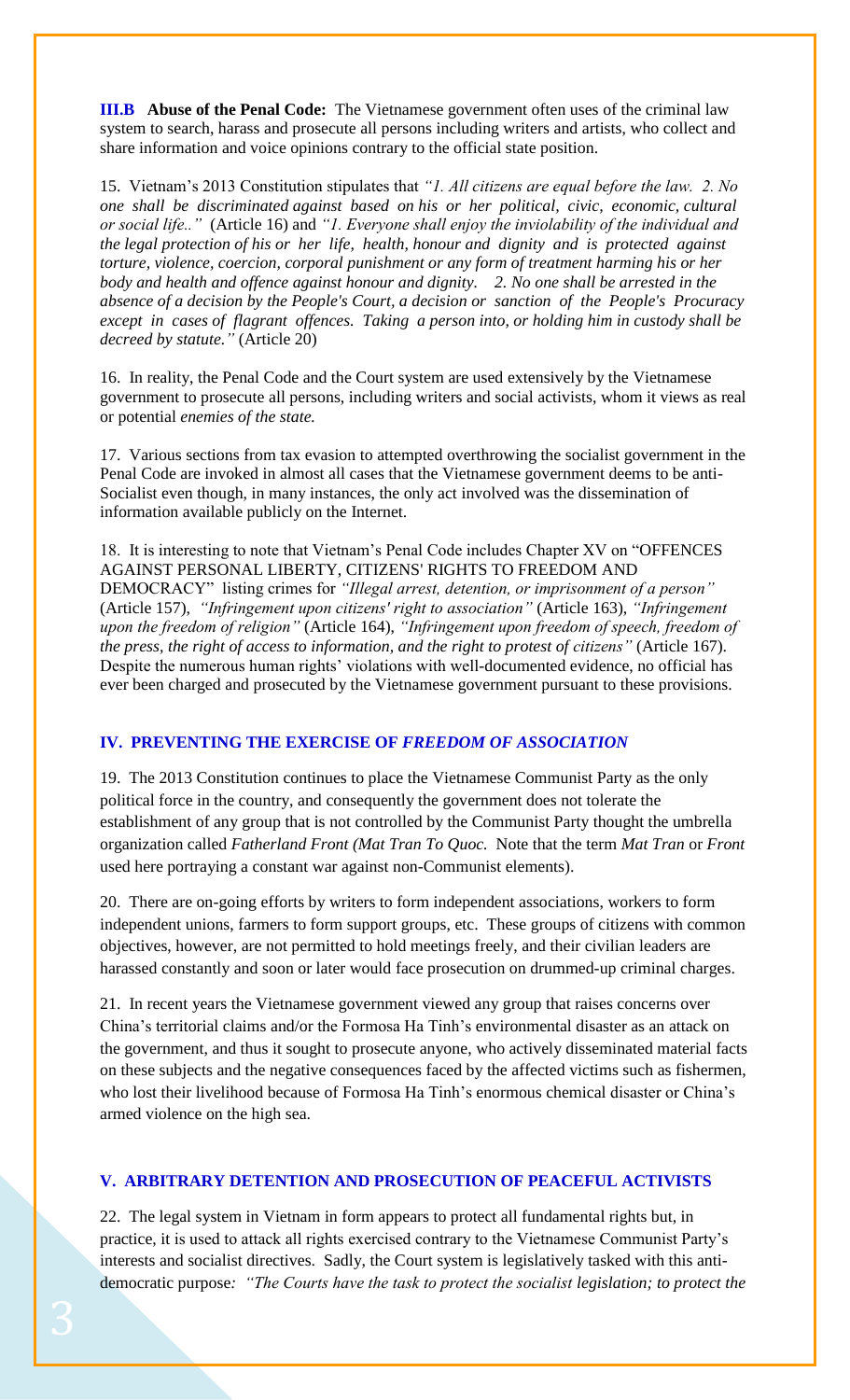*socialist regime and the people's mastery"* (Article 1, Law on Organization of the People's Courts).

23. As of the date of this Submission by the Vietnamese Abroad PEN Centre, there are at least 120 known *(and independently verified)* dissidents incarcerated because of their express political view. The Vietnamese government, however, claims that it detains no "political prisoner."

24. Beside political prisoners, there are prisoners of conscience including religious prisoners of conscience (a well-respected Buddhist monk, several Mennonite leaders, a Catholic priest and some lay Catholics).

25. Torture is commonly used in Socialist Vietnam's prisons causing death to known detainees and led to public outcries but the practice continues to be permitted by the Vietnamese government. Beside torture, every abusive tactic is used by the Vietnamese government against citizens possessing contrary views; such abuses include, but not limited to, arbitrary arrest, fabrication of evidence, denial of proper legal representation, barrier to access to public trials, predetermined verdicts, harsh sentences, *etc.*

### **VI. LATEST DEVELOPMENTS RAISING PARTICULAR CONCERN**

26. May 2017: The severe sentences (12 and 13-year imprisonment) of two social activists, **Anh Kim TRAN** and **Thanh Tung LE,** were confirmed by the Vietnamese Appellate Court.

27. June 2017: Blogger *Maria Madalena* **Ngoc Nhu Quynh NGUYEN** (me Nam or *mother Mushroom*) was sentenced to 10 years for her social justice view.

28. July 25, 2017:the People's Court in Ha Nam sentenced **Nga Thi TRAN** to 9 years imprisonment followed by an additional 5 years of house arrest for *"using the Internet to spread propaganda videos and writings that are against the government of the Socialist Republic of Vietnam."* Her health is deteriorating and she has been denied medical treatment. As a member of the *Vietnamese Women For Human Rights,* she helped to gather support for farmers whose land was confiscated by local authorities. She was beaten severely by security forces in 2015. On January 21, 2017, she was arrested and charged under Article 88 of the 1999 Penal Code for posting articles and videos on human rights' violations by the Vietnamese government.

29. February 1, 2018: **Dr. Hai Van HO** was sentenced to 4 years in prison following with 2 years probation for publishing articles on unjust situation in Vietnam on his Facebook accounts *Ho Hai* and *BS Ho Hai.* He was arrested on November 2, 2016 and held until he was tried and sentenced on February 1, 2018. Thirty six (36) of 75 articles by Dr. HO were considered by the Vietnamese authorities to be anti-government in violation of Resolution 72/2013/NĐ-CP about the use of Internet.

30. February 6, 2018: **Binh Duc HOANG** was sentenced to 14 years in prison for posting on Facebook numerous articles and self-made short videos on the demonstrations by victims in Nghe An anh Ha Tinh demanding compensation from Formosa following the enormous environmental disaster in April 2016.

31. April 5, 2018: The Vietnamese court handed down severe sentences against peaceful activists including writers and reporters:

**Văn Đài NGUYEN**, *attorney and blogger,* received 15 years imprisonment and 5 years probation.

**Minh Đức TRUONG**, *reporter and blogger,* received 12 years imprisonment and 3 years probation.

**Trung Tôn NGUYEN**, *minister and blogger,* received 12 years imprisonment and 3 years probation.

**Bắc Truyển NGUYEN**, *blogger,* received 11 years imprisonment and 3 years probation.